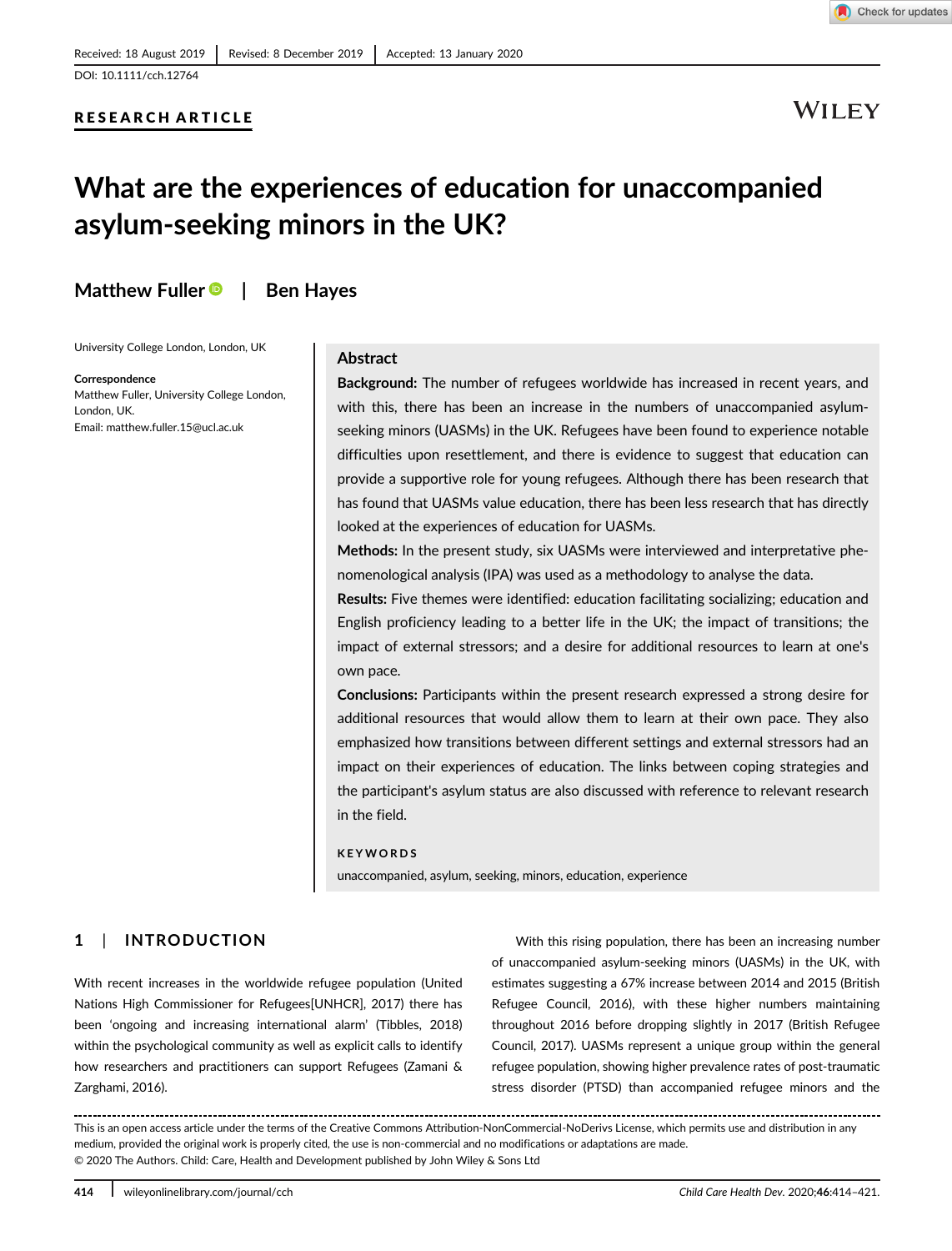general population (Huemer et al., 2009). UASMs are also more likely to have experienced war-related traumas, severe life events (Jensen, Fiermestad, & Wilhelmsen, 2015), separation or loss of family members and to have personally experienced or witnessed violence (Thomas, Thomas, Nafees, & Bhugra, 2004). Despite these needs, UASMs show a reduced likelihood of receiving mental health support (Sanchez-Cao, Kramer, & Hodes, 2013) and are less likely to receive trauma-focussed interventions, anxiety management and parent/carer training than accompanied refugee children (Michelson & Sclare, 2009). UASMs may experience particular difficulties when applying for asylum, due to the demands the application process places on accurate autobiographical memory and recall (Given-wilson, Hodes, & Herlihy, 2018).

Education has an important role in meeting the academic and social, emotional and mental health needs of resettled refugee children (Rousseau, Mustafa, & Beauregard, 2015). It has been found that refugee/asylum seeker children often prefer to receive mental health support through their school (Fazel, Garcia, & Stein, 2016) and that school-based interventions may be an effective means of reducing trauma-related symptoms (Sullivan & Simonson, 2015). School attendance has also been associated with resiliency (Montgomery, 2010) and 'sense of school belonging' was associated with reduced depressive symptoms and higher levels of self-efficacy among samples of refugee children (Kia-Keating & Ellis, 2007).

Brownlees and Finch (2010) suggested that education was a priority for 'nearly all' (p. 94) of the UASMs that were interviewed as part of their research and that many participants linked education with future aspirations. Participants in this research also saw education as a way of overcoming loneliness and building enduring social connections. Education and schooling has also been outlined as an important form of social support among a sample of unaccompanied asylumseeking boys (Mels, Derluyn, & Broekaert, 2008). However, research has found that many UASMs experience barriers to education with up to a quarter of UASMs having to wait over 3 months for a school or college placement (Gladwell & Chetwynd, 2018).

Based on the findings outlined above, the present paper aimed to ascertain the experiences of education for UASMs. Although there has been previous research that has looked at the education of refugees, there has been less research, which has exclusively focussed on the education of UASMs. UASMs are a unique subgroup within the general refugee population and may have different experiences within the education system. Research has found that UASMs prioritize and value education, however there has been no research to date that has specifically looked at their experiences of education upon resettlement and how they make sense of these experiences.

#### 2 | METHOD

#### 2.1 | Methodology

It was felt that interpretative phenomenological analysis (IPA) would be the most fitting research methodology. Smith (2004) states that

#### Key Messages

- Unaccompanied asylum-seeking minors (UASMs) found that education gave opportunities to build social connections.
- Education also provided them with opportunities to develop their English language skills.
- Participants felt that a combination of education and academic attainment would lead to a better life in the UK.
- UASMs experiences of education are impacted by external stressors and transitions.
- UASMs showed a strong desire for additional resources that would allow them to learn at their own pace.

'IPA aims to explore in detail participants' personal lived experience and how participants make sense of that personal experience' (p. 40). In the present study, the personal lived experiences were the experiences of education in the UK. Smith, Larkin, and Flowers (2009) also highlighted how IPA is committed to 'the perspective of particular people, in a particular context' (p. 29). In the present study, the particular people were UASM, and the particular context was their attendance at an English educational setting upon resettlement.

Tuffour (2017) highlights some of the key criticisms of IPA and suggests that IPA can give 'unsatisfactory recognition to the integral role of language'. This is especially important to consider in the context of this research, as many of the participants were bilingual and were interviewed in their second language. IPA is based on the assumption that an individual can accurately express their lived experiences through language and it could be argued that participants may struggle to portray the magnitude of their lived experience through language, particularly if they are not proficient in the language they are being interviewed in. Noon (2018) highlights a similar point and suggests that IPA may 'exclude respondents with weak language skills'. However, it was felt that the participants in this research were able to express themselves clearly enough for the author to gain an insight into their experiences and efforts were made to prompt the participants to provide detail in their accounts. In addition to this, many of the participants actively sought out opportunities to develop their spoken English and wanted to share their experiences of education. As a result, it was felt that the participants provided detailed accounts of their experiences and the transcripts of these interviews provided a rich enough data set to be analysed.

#### 2.2 | Participants and procedure

Of the six participants that were interviewed, five were male. The participants were aged between 18 and 19, having entered the UK aged between 13 and 17. The sample included three participants from Eritrea, two participants from Afghanistan and one participant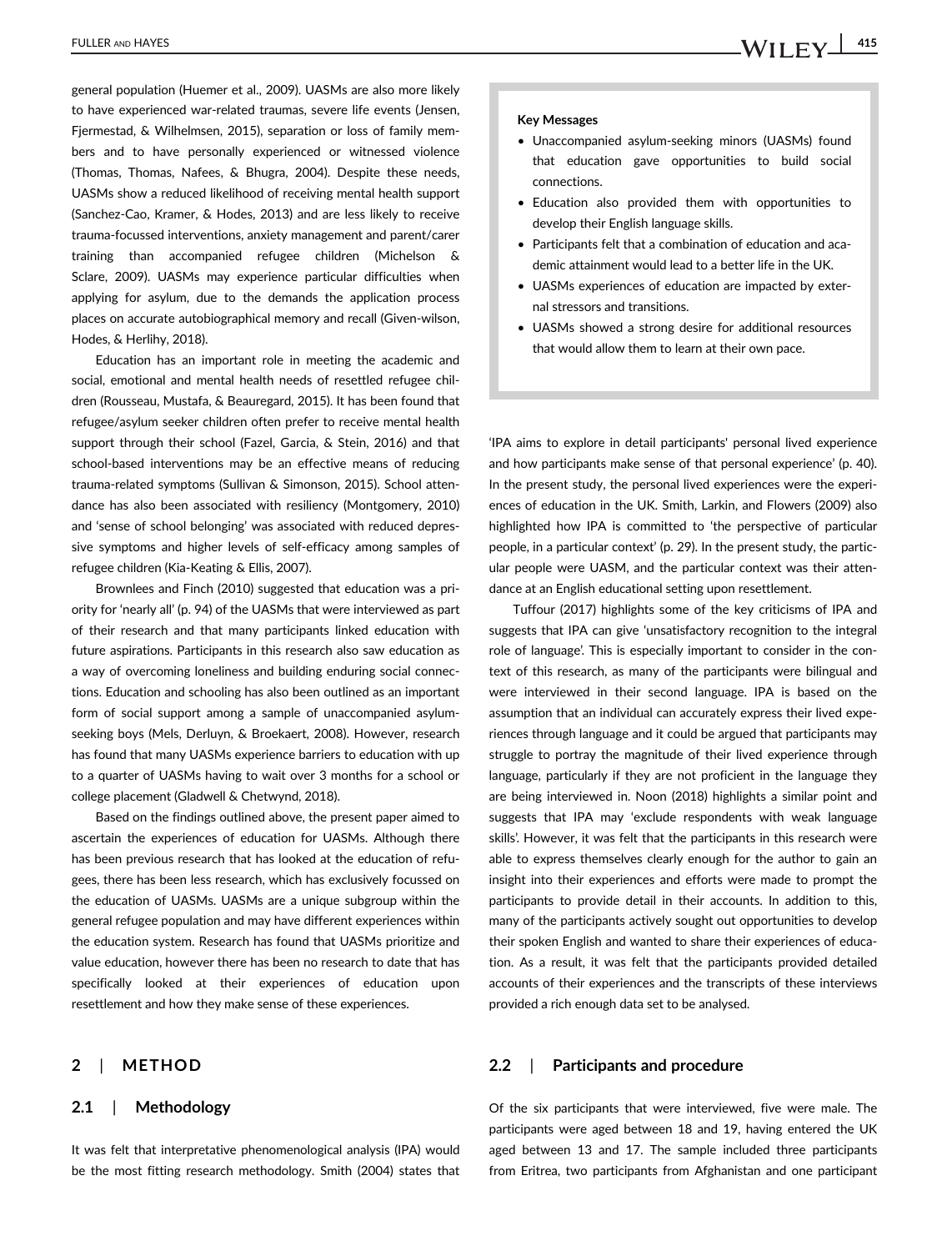from Iran. Three were educated in a college, and three were educated in a secondary school prior to attending college. At the time of interviewing, five of the participants were placed in residential homes or supported living, and one participant was placed with a foster carer.

The semi-structured interviews were conducted, and the interview durations ranged between 44 min and 1 h. No interpreters were used in the interviews.

#### 3 | RESULTS

From the data analysis, the following themes were identified: education facilitating socializing; education and English proficiency leading to a better life in the UK; the impact of transitions; the impact of external stressors; and a desire for additional resources to learn at one's own pace.

#### 3.1 | Theme 1: Education facilitating socializing

All the participants linked education with an ability to socialize and form a social support network. This was often linked to feelings of isolation prior to starting education. Many of the participants recounted feeling lonely and bored as exemplified in the following quotes from Daoud and Asmara:

> I was alone here; I was bored, with nothing to do. ( Daoud)

> when you have no friends and just locked inside the room in foster care, you know it's really very very tough ( Asmara)

Some participants also felt isolated upon starting school due to an inability to communicate.

> Basically it was frustrating, very hard …. Because you don't know how to speak you know, you don't know how to communicate. ( Mehari)

The importance of introductory activities and processes provided by the school or college were also described in detail as a good method of socializing at college and allowing the participants to feel welcome. Often these took the form of games but also included tours of the school and introductions to key members of the school community.

> basically they said find someone who has the same eye colour with you and get to know her name his name and I asked where is he from and they give us a sheet to fill all of this. And then … we could get to know each other (Ali)

Many of the participants recounted an initial period where socializing was largely facilitated through nonverbal communication due to their class not having a mutual language. This typically included gestures or physical games, but Mehari also recalled how they came to understand one another without language.

> we could not speak English that much, but we tried to like pantomimes, those kind of stuff to understand each other (Ali)

Other participants recounted that their lack of English acted as a barrier to them socializing, particularly with English students and that learning English better facilitated their ability to socialize.

> (The English students) speed, the vocabulary that they were using like, maybe they could do something simple words you know. Some of them were even like gangster style talking, like informal, they were talking like that and I was saying 'What are they talking about?' ( Ali)

Upon starting at school, the participants also had to negotiate the use of their home language. Participants described a period where they had to balance their learning of English, with their desire to communicate with their peers who spoke the same language.

> I knew there were Iranians and we were speaking. But not that not much because obviously we were trying to improve our English ( Ali)

> Like we don't really know what to say …, so we just speak our language and when other people come we just tried to communicate but it was so difficult. ( Nurah)

All the participants described the positive impact having a social support network and how their friends better facilitated their resettlement to the UK. Peers were often described as being similar to them and allowing them to explore aspects of the environment, like the towns they were living in.

> the situations make it like, very changing, in positive way. We went many places, and we explore many things … we start to personally feel like kind of homey, I feel like home you know. ( Mehari)

> But I've got quite a lot of friends there, yeah I think that makes such a difference as well, they shape how you feel about college and school ( Nurah)

The social groups they formed at college also allowed them to better facilitate their learning of English. Many participants felt that they could learn English better from other English language learners as shown in these quotes from Daoud. Daoud was an Afghan UASM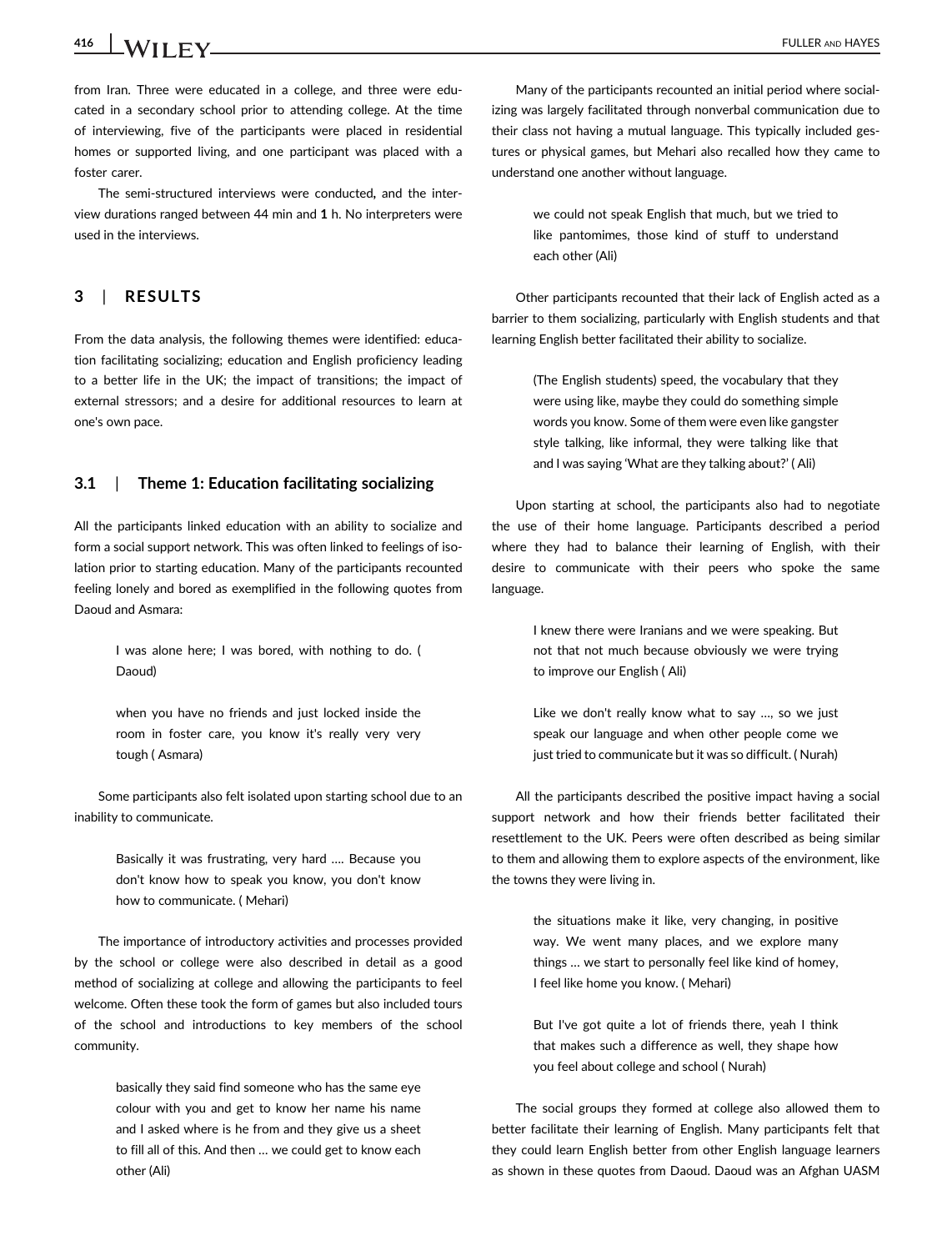who came to the UK when he was 16, was placed in supported accommodation with predominantly English speaking young people, whilst he studied English for speakers of other languages (ESOL) at a college:

> I feel better because in here where I'm living most of them are British and they are speaking very fast. But in (College), most of them are from non UK countries and our English is at the same level. And we are speaking, we are not kidding each other, if we say something wrong. ( Daoud)

One participant, Nurah, differed from the other participants in that she did not make friends and was subject to racist bullying when she started school. Nurah was an Eritrean UASM who was resettled in the UK when she was 13. She and another Eritrean girl that she was in transit with were placed with the same foster carer and at the same school. The school was predominantly white British, and she felt that she was not given sufficient language support. However, when she started college, her increased independence and proficiency in English, and the fact that other students started at the same time, allowed her to make friends.

> You feel outside because everybody knows each other and you just came … But in the college .. you start at the same point, like we all start in September … everybody has not got anybody there, so you can build up your friendship and you can start there ( Nurah)

#### 3.2 | Theme 2: Education and English proficiency leading to a better future in the UK

Many of the participants perceived their education as a way of learning English and progressing academically, which would lead to a better future in the UK, often characterizing their education as a journey with steps. Some of the participants perceived the end of their education being university and the courses they were attending as a way of getting there, as exemplified in these quotes from Ali. Ali was Iranian and came to the UK when he was 17. Ali was from a middle-class family, and his descriptions suggested that they were very invested in his education. At the time of interviewing, he was completing his A levels and had long-term aspirations of being a dentist.

> I'm trying to reach the second step, and then next year I will be the third step and hopefully I go to university. ( Ali)

> I see (Education) as a mountain, how can I reach to the top of the mountain as fast as possible ( Ali)

Ali conceptualized his education as a series of steps up a mountain that lead to university, the top of the mountain. This imagery suggests that he is aware of the challenge ahead of him but perceives it as rewarding. This is especially interesting when read alongside the following two quotes:

> Because I feel like I want to be high, I want to be in the top. ( Ali)

> I'm trying to be like one of them high people, I'm trying to reach, I'm aiming high and I'm trying to reach that aim. ( Ali)

Ali appeared to want to progress socially in society, achieve a high social status and saw education as a way of achieving this goal. It may be that Ali felt that he lost his social status when he was resettled in the UK and saw education as a means of getting closer to his previous social status.

Daoud explicitly, and continually, described how he wanted to go to university and how his education would give him the English skills that would lead him there.

> Because, from my childhood I'd like to be an engineer and when I started here, I was thinking about this and if I improve my English here I can continue to university and continue my education and touch my future. I was thinking about this. ( Daoud)

#### 3.3 | Theme 3: The impact of transitions

Many of the participants recounted transition periods as having a meaningful impact on their experience of education. Many of the participants transitioned between different settings and courses. Some participants described having a positive nurturing environment in their first setting as outlined in the following quotes from Asmara. Asmara was an Eritrean UASM who came to the UK when he was 14.

> So, I was part of that team and I used to help others like other Eritreans, some other foreigners, some unaccompanied children who studied there so we used to help each other out … it's really very good school I had really wonderful experience there ( Asmara)

Asmara highlights that he felt part of a team, suggesting that he felt very close to the group and appreciated the reciprocal exchange of support.

Hamid, an Afghan UASM who came to the UK when he was 13, was also placed in a secondary school with a support centre and his accounts detailed the level of support he felt whilst there.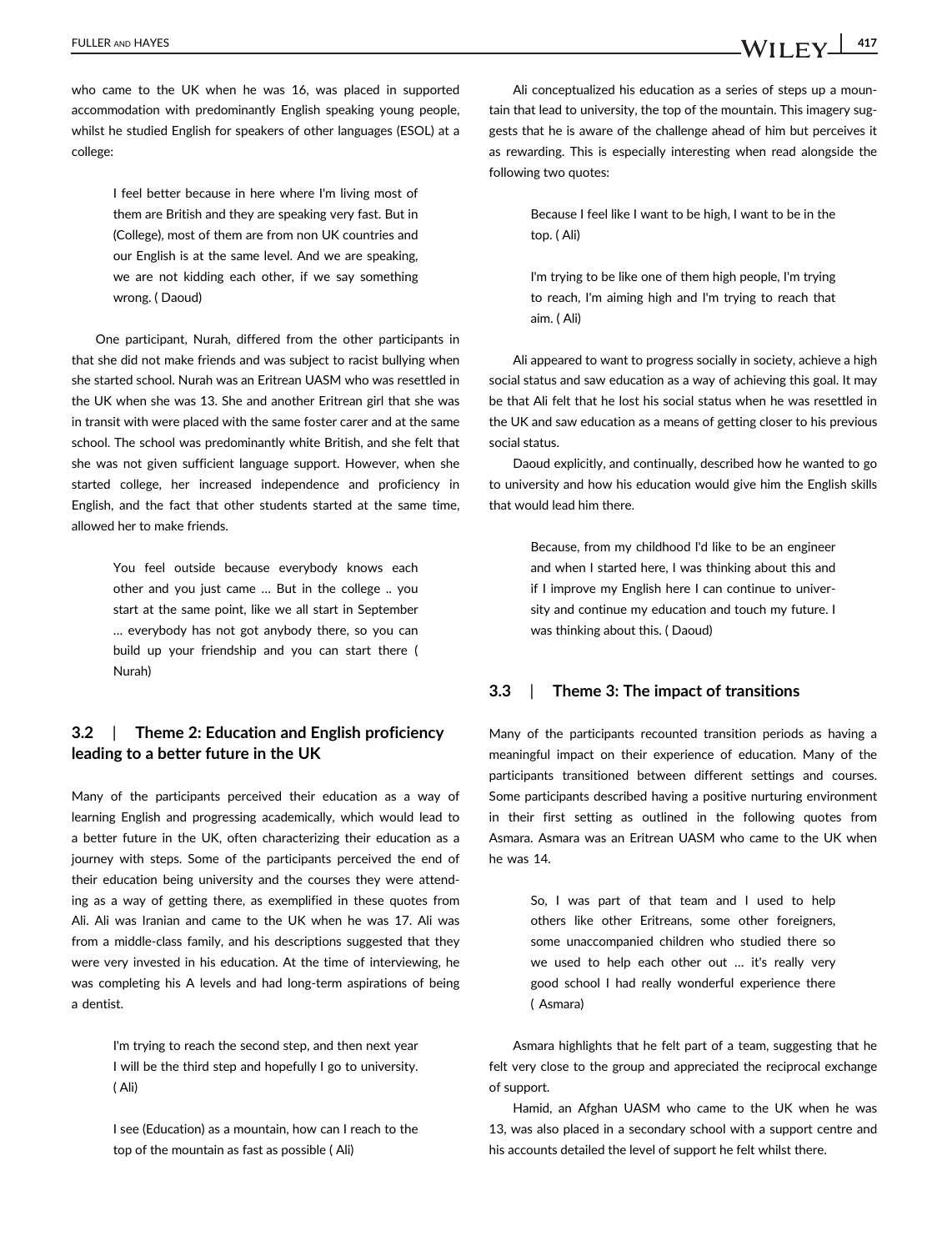# 418 FULLER AND HAYES

every time I was learning and doing things … I was doing it with their help. So when I was finishing, they would be sitting with me and doing it with me ( Hamid)

Ali's account of his teacher on the ESOL course also emphasized the positive relationship he had and the support he felt.

> I was feeling like I'm having the best teacher in the world, thanks god, I was feeling really happy about it. ( Ali)

Moving to a different setting was typically associated with a degree of sadness, loss and stress. Many participants felt unsupported and unknown in their new setting, and this impacted their access to learning. Asmara provided a detailed description of his feelings through the transition.

> no one's gonna ask you such kind of thing in college, because they feel like you are British, you know ( Asmara)

I feel like I'm not getting the support I need ( Asmara).

The impact of this drop in support meant that Asmara dropped out of college and decided to apply as an independent candidate for his A levels. His description of being perceived as British highlights how he felt that the staff at the college were unaware of him or his situation.

Hamid also emphasized the lack of a connection between school and college and recalled how he felt that college staff were less supportive.

> When I went to college, I realised college was really different to school, like they are not really linked ( Hamid)

> Like, nobody said to me or talked to me if there's anything I need help with. ( Hamid)

Hamid felt dissatisfied and unsupported at college and as a result dropped out of a number of courses at different settings. His descriptions focus on how he felt unknown by the staff, unable to 'talk' and as though he wasn't being provided with help. Hamid's difficulties during this period may have potentially been exacerbated by his brother being deported, which greatly affected his motivation and caused him a great deal of distress.

Ali described in great detail the degree of stress he felt trying to meet the demands of the A-level curriculum and keep up with the other English students when he transitioned from ESOL to A levels.

> It's hard to be like next to the students … I feel like we have same knowledge, but in terms of English, they are

much much better than me. So that they can simplify this, they can understand the questions better than me ( Ali)

This was greatly contrasted to his accounts of the ESOL course where he describes the other students as so:

> No most of them was like me, they had they had a like same situations. ( Ali)

#### 3.4 | Theme 4: The impact of external stressors

Some of the participants highlighted how family issues, housing and asylum processes impacted upon their experience of education. This was particularly prevalent among the participants who had an uncertain asylum status or were in the process of applying for asylum.

> Just my asylum process is causing a lot of stress for me. It have an effect on my education because sometimes when I'm studying I don't know if they accept my asylum visa. ( Daoud)

> If they accept this … it's very clear for me that I have to go to university, I have to go on with my education. But now that a very stand by level. ( Daoud)

> If they don't accept my application, everything will be destroyed … I have too much stress about this. ( Daoud)

Daoud's account highlights the magnitude of the stress he was feeling and the importance he attached to his asylum status. He goes on to describe how it affected his motivation to learn:

> But sometimes when I'm doing education, studying some lessons, I don't know if my asylum case, am I getting sent back to my country? Why I have to learn? ( Daoud)

A similar account can be found with Asmara, who felt uncertain about his future after his asylum application was initially rejected:

> I'm being at home wondering, just thinking, you feel very stressed, just thinking am I gonna go back there, you know? All that kind of thing is going on at school. ( Asmara)

Although he did also describe how education acted as a positive distraction to the stress associated with the Asylum process:

> So being in school really helps you because you kind of lose that feeling and you focus on a good thing, on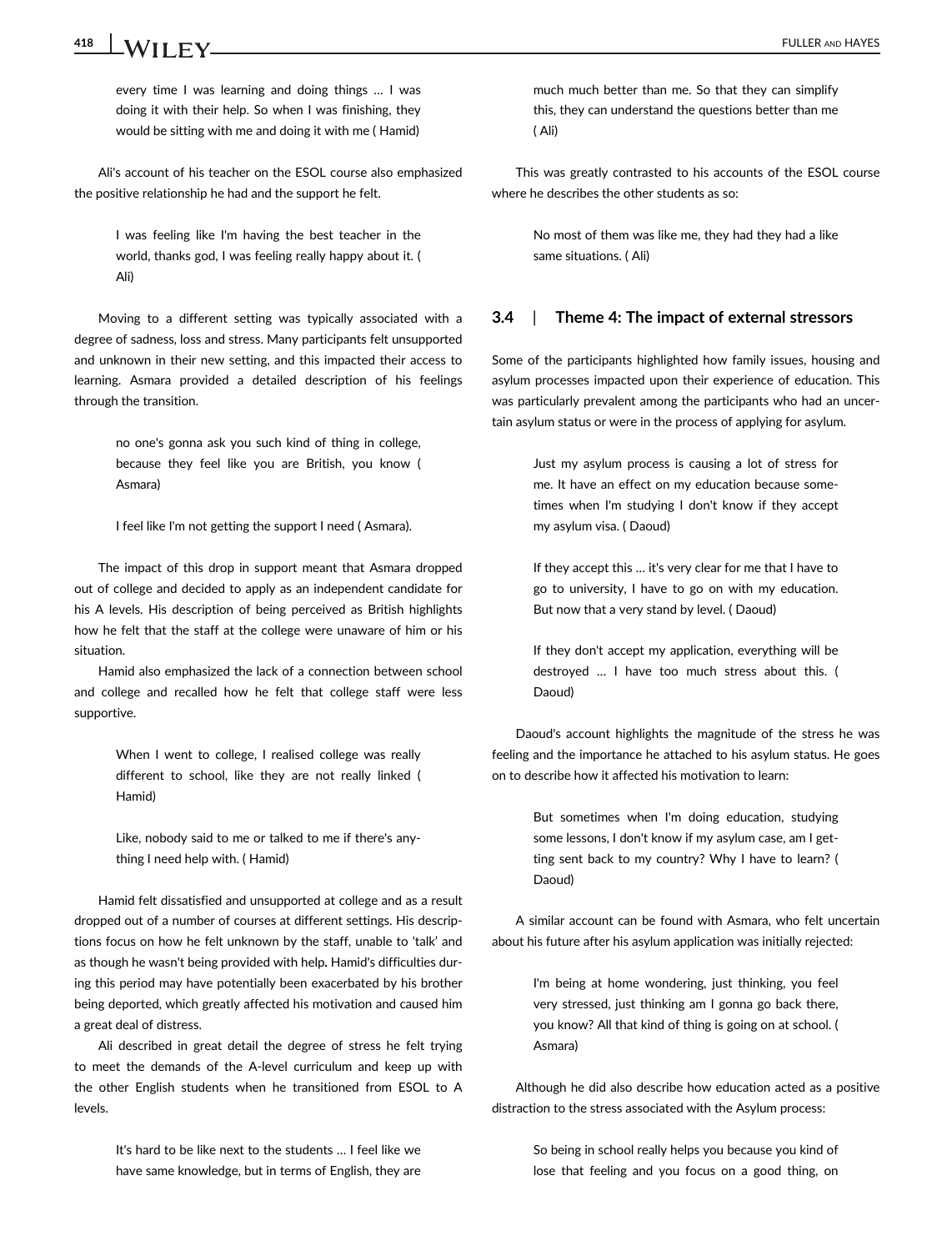education and that makes you optimistic about life. ( Asmara)

Daoud linked uncertainty in the asylum process with uncertainty surrounding his housing.

> If I don't have for example asylum case, they would not give us like a flat. It should be a shared house … I have stress about this at the moment, when I turn 18 where should I go and live? And all of them has some effect on my education and learning. ( Daoud)

Hamid also had an issue with his housing and describes how it impacted upon his experience of education. Hamid was placed with an unsupportive foster family that would demand that he leave the house for long periods of time and stay in his room when he was in the house.

> sometimes the foster carers not nice and they are not happy or like, they are not actually helping you with the staying, you are not feeling welcome to that house … While you are at college you have the housing issue. ( Hamid)

A number of the accounts highlighted how external stressors outside of education blocked them and distracted them from engaging with their education. Anxiety surrounding the asylum process more specifically appeared to affect the participant's motivation for learning as it made them feel unsure as to whether they would be able to benefit from, and progress with, their education.

#### 3.5 | Theme 5: Wanting additional resources to learn at their own pace

A number of the participants recounted a desire for extra learning opportunities or additional resources that would allow them to learn independently at their own pace. Where these were provided, they were viewed favourably as can be seen in this quote from Ali:

> they were helping me with extra lessons. I was going there for like 2 hours English, 2 hours maths per week, they were arranging for me extra lesson ( Ali)

Unfortunately, this did not continue when he began studying for his A levels.

> they don't have extra lessons in my new college. I tried very hard to catch some extra lessons (Ali)

Daoud's previous experiences of education in Afghanistan differed considerably to his experience in the UK education system. He described how the school days in Afghanistan were much longer; there were less holidays and more homework. When describing his experience in the UK, his accounts focussed on how he wanted a faster pace of learning.

> But when I go to college, education is very slow and I don't like this ( Daoud)

He felt that his experience of education would be enhanced by more differentiated learning experiences and more autonomy in his learning. He frequently emphasized how this would allow him to learn at his own pace.

> I don't like this one, give me like four lessons now and the next week I'm asking you. I can prepare for that, I have dictionary, I can translate to my language ( Daoud)

> But at college because this is not private, everyone has right there, I cannot say to my teacher give me ten lessons, I can do by myself education at home. ( Daoud)

Within the transcript, he repeatedly uses some variant of the phrase 'I can do it by myself' and describes how he wanted the teacher to guide his own learning. When additional resources were provided for his own independent learning, these were viewed favourably:

> she tell me many websites you can go to these websites you can improve your English like this, she help me. ( Daoud)

One participant, Asmara, left college and enrolled as an independent candidate for his A levels and tried to learn the A-level curriculum on his own. As part of this process, he described in great detail how he searched for somewhere to study.

> I used to come there and study at the library, there are a lot of good reference books there, so I used to study there and its quiet there you know. But after 1 month they say like, they say to me you can't renew your membership and I don't know why. ( Asmara)

His description of the library as having 'lots of good reference books' and it being quiet highlights how he had found a suitable environment to learn that had the resources he needed. But after 1 month, his membership was revoked, and this caused his some degree of distress and upset.

> Emotionally I feel very hurt and I feel really bad … because you are not asking for anything you know, just to use the library ( Asmara)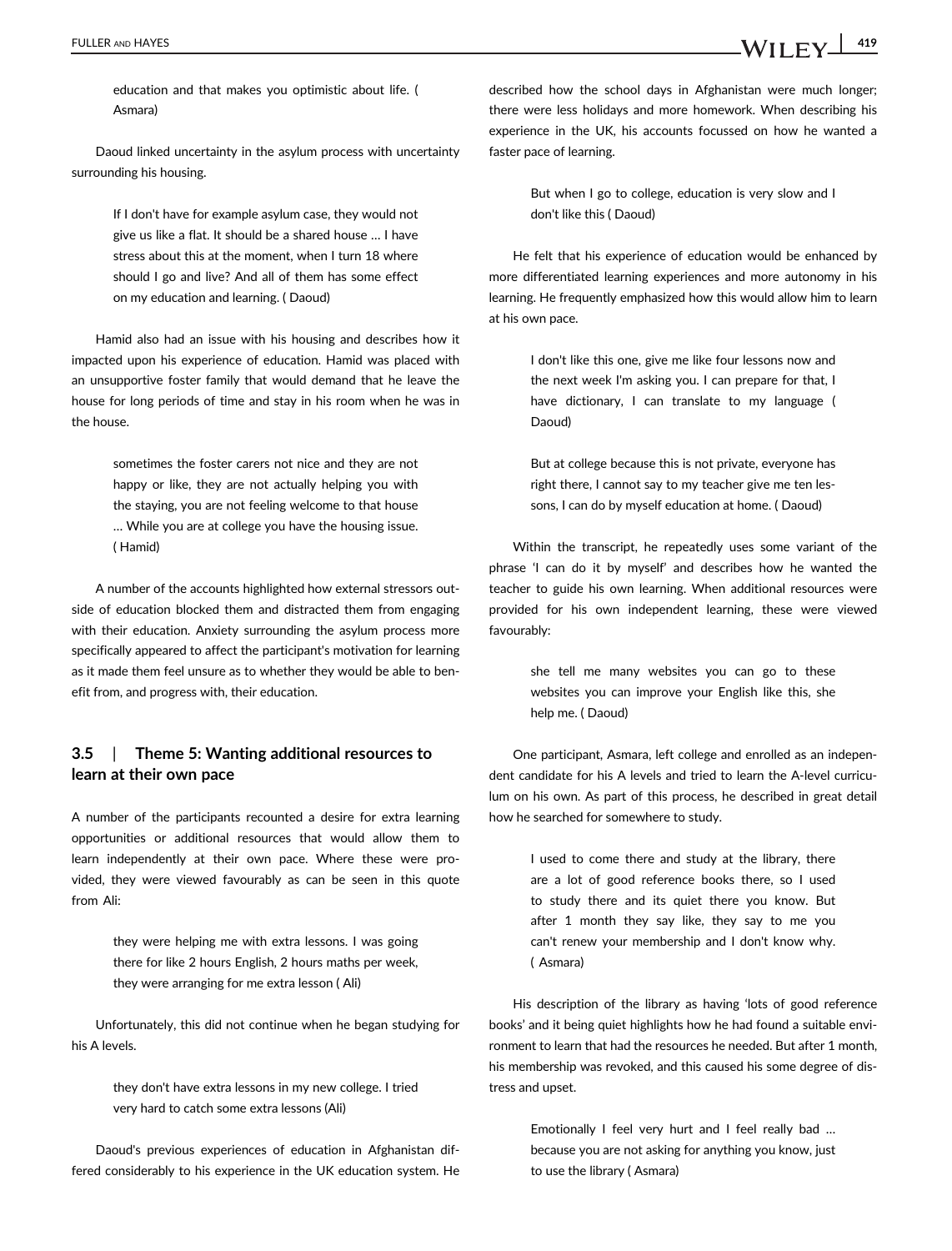He repeatedly uses diminishing language when referring to the resources available such as 'you're not asking for anything', 'just to use the library'. This is contrasted with the emphasizing language he uses when describing his own distress, such as 'very hurt'. This suggests that he did not feel he was making a large request but was being denied access and that this upset him.

#### 4 | DISCUSSION

A key finding from the results was that participants felt a strong desire for additional resources to learn at their own pace. No other research could be found that highlighted this point in reference to UASM's experience of education. Raghallaigh and Gilligan (2010) identified 'acting independently' as an active coping strategy among a sample of UASMs and therefore it could be suggested that participants were seeking opportunities to learn independently as a means of coping with stress. Brownlees and Finch (2010) stated that 'many of those who did not access a school place immediately spent the time in libraries instead', also highlighting how UASMs often sought out additional resources and opportunities for independent learning.

The results also emphasized the impact of transitions for UASMs, which had not been reported in any previous research. Fletcher-Campbell, Archer, and Tomlinson (2003) looked at how schools supported looked-after children and highlighted the importance of managing transitions for this particular group. The results of the present study suggested that UASMs may also experience similar difficulties when transitioning between different settings.

Within Theme 3, the impact of transitions, some of the participants reported feeling a sense of attachment within their first educational placement. This finding could be seen to be linked with Cairns's (2002) model of trauma, which posits that individuals recovering from trauma go through phases of stabilization, integration and adaptation. The findings of this paper could suggest that educational placements have an important role in the 'stabilization' phase of this process, providing a secure base for the young person. Transitioning from these places was often associated with feelings of reduced support and anonymity. It may be that having to transition during this period was hampering the recovery of these individuals, by reducing their sense of stability.

The results of the present study extend other research that has looked at the experiences of education for UASMs. Nasir's (2012) literature review of qualitative studies that used UASM as participants found that education was a strong theme across all studies. The present study extends this finding by highlighting the different experiences of education for UASMs. Nasir's findings also reported that education provided 'a sense of permanence' (p. 28), however the present study demonstrated how these feelings of permanence can be affected by the asylum process, as many participants that had uncertain asylum status expressed concerns about being deported and being unable to complete their education in England.

Brownlees and Finch's (2010) findings suggested that education acted as a distraction 'from their wider concerns and anxieties'

(p. 107), and Mels et al. (2008) highlighted that 'School was appreciated for its distractive function' (p. 759). Although one participant in the present study suggested that education provided a distraction from his asylum application, a stronger theme within the data suggested that the asylum process distracted the participants from engaging with education. This contrary finding could suggest that different coping strategies employed by UASMs may alter whether education acts as a distraction from the asylum process or vice versa. UASMs employing more emotion-focussed strategies may focus on education to distract themselves from their asylum application, whereas UASMs with more problem-focussed strategies may be more focussed on solving the cause of stress, subsequently impacting on their ability to access education. Raghallaigh and Gilligan (2010) looked at the specific coping strategies employed by UASMs resettled in Ireland and proposed that 'Adjusting by learning and changing' (p. 229), 'Adopting a positive outlook' (p. 230) and 'Suppressing emotions and seeking distraction' (p. 230) were among a number of coping strategies employed by UASMs upon their resettlement. The findings of the present paper suggest that some participants were able to seek distraction through education and adjust by learning, although others were not able to utilize these coping strategies and instead were distracted by the external stressors.

#### ACKNOWLEDGEMENTS

We would like to thank all the young people who participated in this research and took the time to share their stories and experiences. Having the opportunity to meet with these young people and hear what they had to say was a wonderful experience, and we will forever be in awe of their resilience and perseverance in the face of adversity.

#### CONFLICT OF INTEREST

The authors of the present paper confirm that there are no known conflicts of interest associated with the production of this paper.

#### ORCID

Matthew Fuller D <https://orcid.org/0000-0002-5704-2661>

#### REFERENCES

- British Refugee Council. (2016). Quarterly Asylum Statistics February 2016. [online] Available at: [https://www.refugeecouncil.org.uk/](https://www.refugeecouncil.org.uk/assets/0003/6985/Asylum_Statistics_Feb_2016.pdf) [assets/0003/6985/Asylum\\_Statistics\\_Feb\\_2016.pdf](https://www.refugeecouncil.org.uk/assets/0003/6985/Asylum_Statistics_Feb_2016.pdf) [Accessed 21 Jan. 2019].
- British Refugee Council. (2017). Asylum statistics Annual Trends. [online] Available at: [https://www.refugeecouncil.org.uk/assets/0004/2566/](https://www.refugeecouncil.org.uk/assets/0004/2566/Asylum_Statistics_Annual_Trends_Feb_2018.pdf) [Asylum\\_Statistics\\_Annual\\_Trends\\_Feb\\_2018.pdf](https://www.refugeecouncil.org.uk/assets/0004/2566/Asylum_Statistics_Annual_Trends_Feb_2018.pdf) [Accessed 21 Jan. 2019].
- Brownlees, L., & Finch, N. (2010). Levelling the playing field. A UNICEF UK report into provision of services to unaccompanied or separated migrant children in three local authority areas in England. [report].
- Cairns, K. (2002). Attachment, trauma and resilience: Therapeutic caring for children. London: British Association for Adoption & Fostering.
- Fazel, M., Garcia, J., & Stein, A. (2016). The right location? Experiences of refugee adolescents seen by school-based mental health services. Clinical Child Psychology and Psychiatry, 21, 368–380. [http://doi.org/10.](http://doi.org/10.1177/1359104516631606) [1177/1359104516631606](http://doi.org/10.1177/1359104516631606)